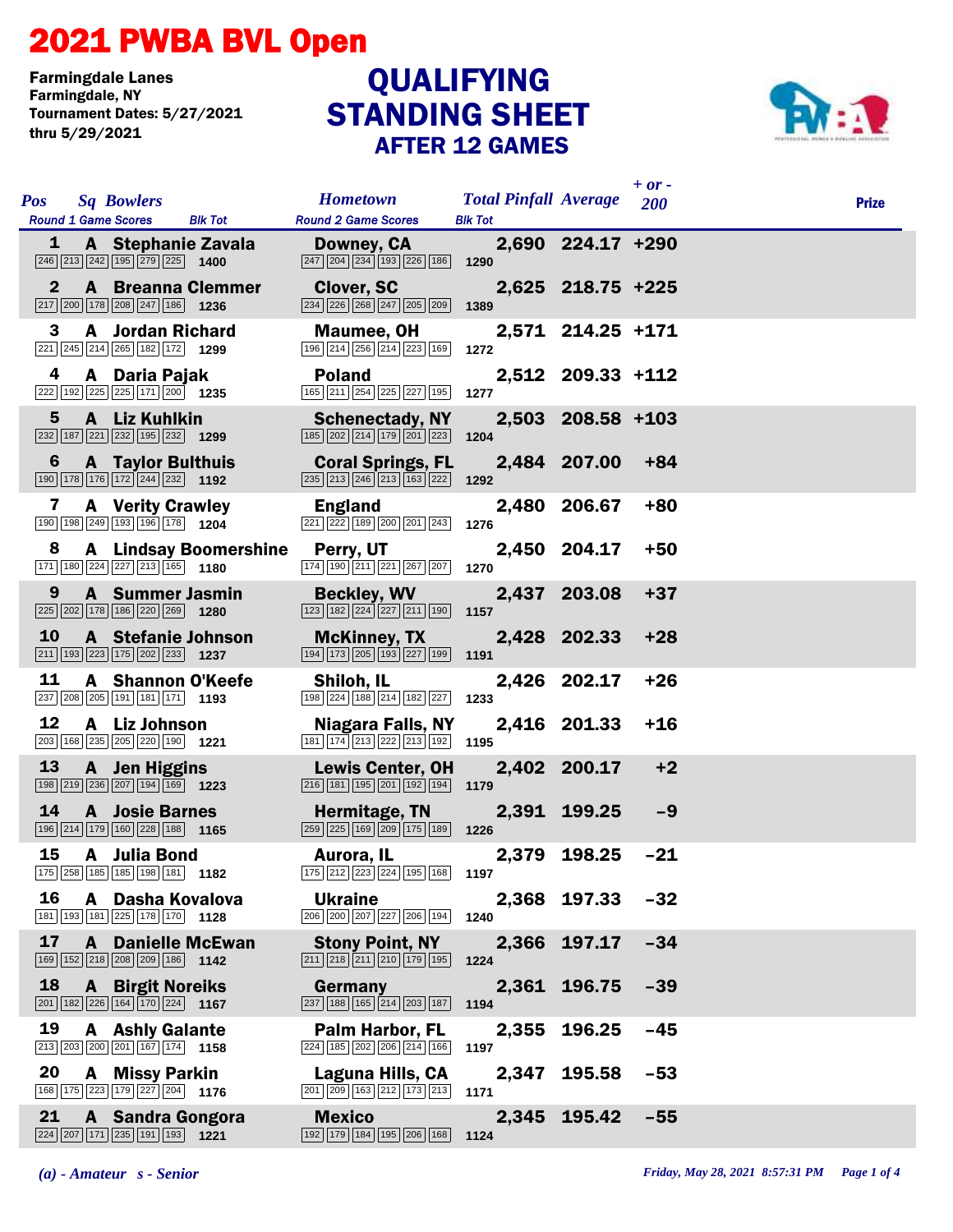|     |                                                                                                                              |                                                                                                        |                                                |                   | $+ or -$ |              |
|-----|------------------------------------------------------------------------------------------------------------------------------|--------------------------------------------------------------------------------------------------------|------------------------------------------------|-------------------|----------|--------------|
| Pos | <b>Sq Bowlers</b><br><b>Round 1 Game Scores</b><br><b>Blk Tot</b>                                                            | <b>Hometown</b><br><b>Round 2 Game Scores</b>                                                          | <b>Total Pinfall Average</b><br><b>Blk Tot</b> |                   | 200      | <b>Prize</b> |
| 22  | <b>A</b> Laura Plazas<br>203 189 159 185 173 167 1076                                                                        | <b>Colombia</b><br>$\boxed{193}$ $\boxed{201}$ $\boxed{210}$ $\boxed{217}$ $\boxed{223}$ $\boxed{213}$ | 1257                                           | 2,333 194.42      | $-67$    |              |
| 23  | A Sarah Germano (n)<br>185 189 154 173 206 176 1083                                                                          | <b>Rochester, NY</b><br>176 178 276 245 191 178                                                        | 1244                                           | 2,327 193.92      | $-73$    |              |
| 24  | <b>A</b> Clara Guerrero<br>177 215 211 193 196 202 1194                                                                      | <b>Colombia</b><br>200 216 201 154 189 168                                                             | 1128                                           | 2,322 193.50      | $-78$    |              |
| 25  | <b>A</b> Taylor Bailey<br>$\boxed{192}\boxed{177}\boxed{201}\boxed{176}\boxed{245}\boxed{211}$ 1202                          | Joliet, IL<br>217 166 184 181 179 192                                                                  | 1119                                           | 2,321 193.42      | $-79$    |              |
| 26  | A Amanda Naujokas (n)<br>$\boxed{216}$ $\boxed{220}$ $\boxed{194}$ $\boxed{215}$ $\boxed{204}$ $\boxed{204}$ <b>1253</b>     | Lake Ronkonkoma, NY2,315 192.92<br>163 198 178 174 201 148                                             | 1062                                           |                   | $-85$    |              |
| 27  | A Kara Mangiola<br>192 167 201 184 158 202 1104                                                                              | <b>Spencerport, NY</b><br>198 190 218 146 236 221                                                      | 1209                                           | 2,313 192.75      | $-87$    |              |
| 28  | A Maria Jose Rodriguez<br>188 189 173 196 182 237 1165                                                                       | <b>Colombia</b><br>213 189 189 198 159 196                                                             | 1144                                           | 2,309 192.42      | $-91$    |              |
| 29  | <b>A</b> Kelly Kulick<br>191 205 195 227 203 205 1226                                                                        | Union, NJ<br>168 188 184 190 167 180                                                                   | 1077                                           | 2,303 191.92      | $-97$    |              |
| 30  | A Kayla Jones (n)<br>$\boxed{216}\boxed{242}\boxed{141}\boxed{145}\boxed{168}\boxed{151}$ 1063                               | Johnstown, PA<br>208 259 241 138 193 194                                                               | 1233                                           | 2,296 191.33 -104 |          |              |
| 31  | <b>A</b> Alexis Neuer<br>220 172 197 146 148 170 1053                                                                        | <b>Milton, PA</b><br>237 215 224 205 168 193                                                           | 1242                                           | 2,295 191.25 -105 |          |              |
| 32  | A Karsyn Lukosius (n)<br>162 191 230 211 172 205 1171                                                                        | <b>Brick, NJ</b><br>194 162 154 221 189 203                                                            | 1123                                           | 2,294 191.17 -106 |          |              |
|     | <b>Cut Line</b><br><b>Cash Line</b>                                                                                          |                                                                                                        |                                                |                   |          |              |
| 33  | <b>A</b> Abby Ragsdale<br>173 225 196 204 169 164 1131                                                                       | Aurora, IL<br>$\boxed{172}$ $\boxed{201}$ $\boxed{195}$ $\boxed{248}$ $\boxed{168}$ $\boxed{178}$      | 1162                                           | 2,293 191.08 -107 |          |              |
| 34  | A Shalin Zulkifli<br>181 163 224 216 187 180 1151                                                                            | <b>Malaysia</b><br>203 233 179 187 136 202                                                             | 1140                                           | 2,291 190.92 -109 |          |              |
| 35  | A Maria Bulanova<br>192 194 166 178 201 198 1129                                                                             | <b>Russia</b><br>142 224 213 166 205 204                                                               | 1154                                           | 2,283 190.25 -117 |          |              |
|     | 36 A Gazmine Mason<br>$\boxed{158}\boxed{224}\boxed{174}\boxed{154}\boxed{223}\boxed{181}$ 1114                              | <b>Cranston, RI</b><br>$\boxed{205}$ 182 $\boxed{212}$ 188 $\boxed{223}$ 158 1168                      |                                                | 2,282 190.17 -118 |          |              |
|     | <b>A</b> Aseret Zetter<br>225 156 226 186 204 155 1152                                                                       | <b>Mexico</b><br>176 179 193 222 197 163                                                               | 1130                                           | 2,282 190.17 -118 |          |              |
| 38  | <b>A</b> Rocio Restrepo<br>224 190 232 215 196 178 1235                                                                      | Uniontown, OH<br>162 170 192 132 196 189                                                               | 1041                                           | 2,276 189.67 -124 |          |              |
| 39  | <b>A</b> Elysia Current<br>210 189 190 140 207 201 1137                                                                      | Ephrata, PA<br>$\boxed{201}$ $\boxed{201}$ $\boxed{181}$ $\boxed{166}$ $\boxed{223}$ $\boxed{166}$     | 1138                                           | 2,275 189.58 -125 |          |              |
| 40  | <b>A</b> Sydney Brummett<br>235 163 170 170 150 199 1087                                                                     | <b>Fort Wayne, IN</b><br>224 179 209 224 190 160                                                       | 1186                                           | 2,273 189.42 -127 |          |              |
| 41  | <b>A</b> Danielle Knittle<br>178 154 213 176 175 209 1105                                                                    | <b>State College, PA</b><br>166 238 204 201 168 180 157                                                |                                                | 2,262 188.50 -138 |          |              |
| 42  | <b>A</b> Shanna Chepelsky<br>$\boxed{175}$ $\boxed{195}$ $\boxed{182}$ $\boxed{202}$ $\boxed{178}$ $\boxed{169}$ <b>1101</b> | East Rochester, NY<br>$\boxed{209}$ 198 187 181 184 199 1158                                           |                                                | 2,259 188.25 -141 |          |              |
|     | <b>A</b> Elise Bolton<br>194 215 189 180 201 204 1183                                                                        | <b>Merritt Island, FL</b><br>179 175 189 180 145 208                                                   | 1076                                           | 2,259 188.25 -141 |          |              |
| 44  | <b>A</b> Valerie Bercier<br>159 181 192 207 216 180 1135                                                                     | Muskegon, MI<br>190 204 189 221 130 189                                                                | 1123                                           | 2,258 188.17 -142 |          |              |
| 45  | A Amanda Nardiello (n)<br>170 222 156 174 217 175 1114                                                                       | <b>Toms River, NJ</b><br>194 236 176 163 180 187                                                       | 1136                                           | 2,250 187.50 -150 |          |              |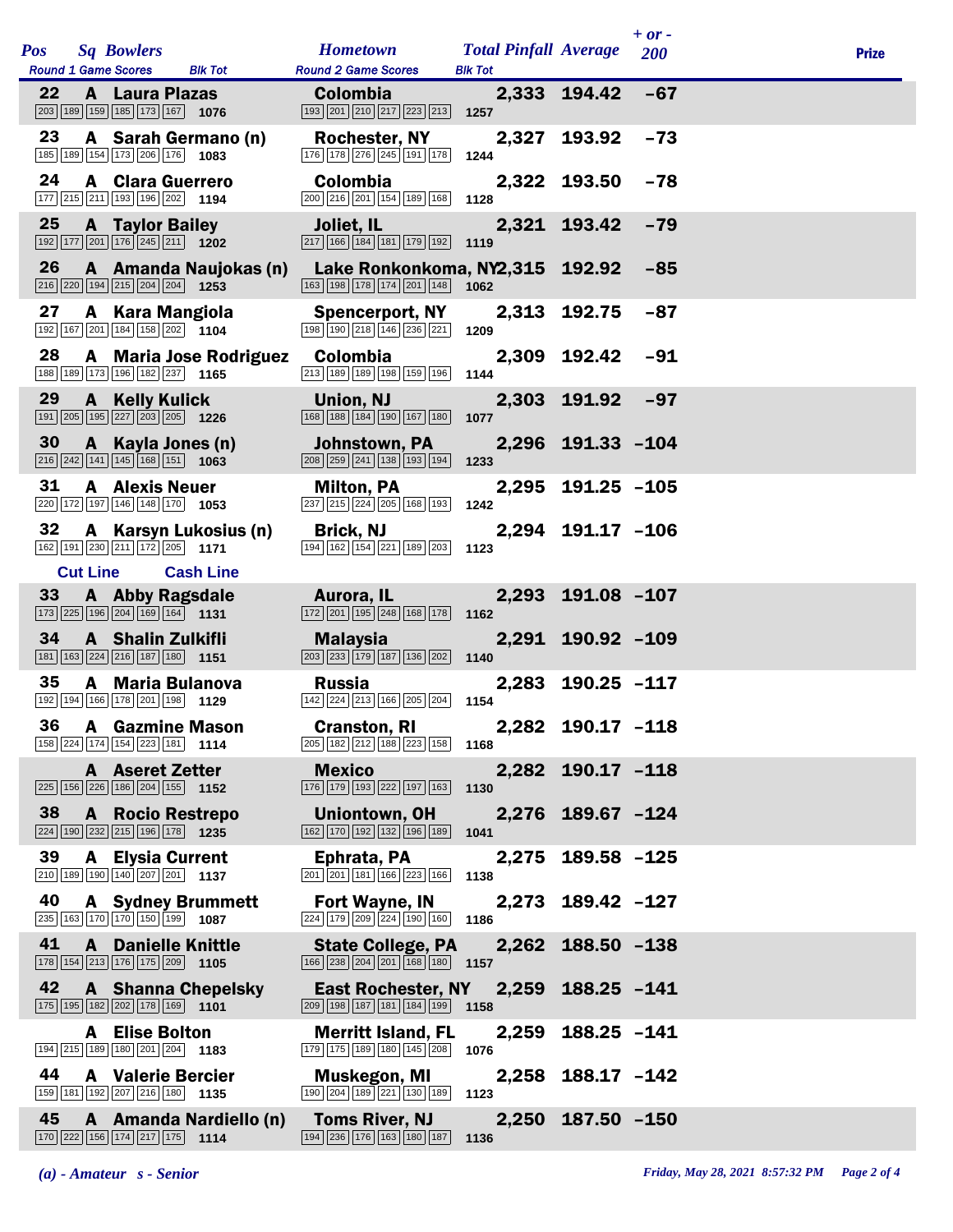|            |              |                                                                                                                             |                                    |                                                                                                             |                                                |                   | $+$ or -          |              |
|------------|--------------|-----------------------------------------------------------------------------------------------------------------------------|------------------------------------|-------------------------------------------------------------------------------------------------------------|------------------------------------------------|-------------------|-------------------|--------------|
| <b>Pos</b> |              | <b>Sq Bowlers</b><br><b>Round 1 Game Scores</b>                                                                             | <b>Blk Tot</b>                     | <b>Hometown</b><br><b>Round 2 Game Scores</b>                                                               | <b>Total Pinfall Average</b><br><b>Blk Tot</b> |                   | <b>200</b>        | <b>Prize</b> |
| 46         |              | <b>A</b> Giselle Poss<br>$\boxed{215}$ 181 188 186 152 174 1096                                                             |                                    | <b>Maitland, FL</b><br>160 157 190 202 205 222                                                              | 1136                                           | 2,232 186.00 -168 |                   |              |
|            |              | A Kerry Smith<br>179 189 199 173 213 194 1147                                                                               |                                    | <b>New Holland, PA</b><br>169 185 203 181 182 165                                                           | 1085                                           | 2,232 186.00 -168 |                   |              |
| 48         |              | A Estefania Cobo<br>204 189 160 176 174 175 1078                                                                            |                                    | North Richland Hills, T2,226 185.50 -174<br>185 183 182 191 237 170 1148                                    |                                                |                   |                   |              |
| 49         |              | <b>A</b> Caitlyn Johnson<br>$\boxed{200}$ $\boxed{209}$ $\boxed{150}$ $\boxed{191}$ $\boxed{195}$ $\boxed{203}$ <b>1148</b> |                                    | <b>Beaumont, TX</b><br>185 161 185 173 229 139                                                              | 1072                                           | 2,220 185.00 -180 |                   |              |
| 50         |              | <b>A</b> Bryanna Cote<br>$\boxed{178}$ $\boxed{163}$ $\boxed{227}$ $\boxed{174}$ $\boxed{156}$ $\boxed{163}$ <b>1061</b>    |                                    | Tucson, AZ<br>221   188   180   186   174   209                                                             | 1158                                           | 2,219 184.92 -181 |                   |              |
| 51         |              | <b>A</b> Lauren Pate<br>221 176 198 159 153 209 1116                                                                        |                                    | <b>Inver Grove, MN</b><br>164 181 175 213 202 147                                                           | 1082                                           | 2,198 183.17 -202 |                   |              |
| 52         |              | A Diana Zavjalova<br>181 193 173 180 161 191 1079                                                                           |                                    | Latvia<br>197 175 192 197 197 154 1112                                                                      |                                                | 2,191 182.58 -209 |                   |              |
| 53         |              | 155 176 173 236 191 168 1099                                                                                                | A Suzanne Morine (n)               | Castleton on Hudson, 2,182 181.83 -218<br>155 254 180 160 180 154                                           | 1083                                           |                   |                   |              |
| 54         |              | <b>A</b> Jacqueline Evans<br>$\boxed{211}$ 152 154 149 183 234 1083                                                         |                                    | <b>Acton, MA</b><br>161 166 191 208 184 178                                                                 | 1088                                           | 2,171 180.92 -229 |                   |              |
| 55         |              | 174 194 172 160 135 153                                                                                                     | A Melissa Kammerer (n)<br>988      | <b>Staten Island, NY</b><br>179 195 203 176 222 205                                                         | 1180                                           | 2,168 180.67 -232 |                   |              |
| 56         |              | 160 193 232 158 204 174 1121                                                                                                | A Danielle Merino (n)              | <b>College Point, NY</b><br>156 172 168 197 169 181 1043                                                    |                                                | 2,164 180.33 -236 |                   |              |
| 57         |              | <b>A</b> Heather D'Errico<br>205 155 167 177 169 210 1083                                                                   |                                    | <b>Rochester, NY</b><br>$\boxed{178}$ $\boxed{190}$ $\boxed{160}$ $\boxed{207}$ $\boxed{205}$ $\boxed{130}$ | 1070                                           | 2,153 179.42 -247 |                   |              |
| 58         |              | <b>A</b> Courtney Ermisch<br>165 153 181 222 199 180 1100                                                                   |                                    | <b>Big Bend, WI</b><br>147 187 180 201 178 159                                                              | 1052                                           | 2,152 179.33 -248 |                   |              |
| 59         |              | <b>A</b> Krista Sandt<br>176 190 168 187 180 160 1061                                                                       |                                    | <b>Bethlehem, PA</b><br>143 201 166 190 157 215                                                             | 1072                                           | 2,133 177.75 -267 |                   |              |
| 60         |              | A Toni Kaufman (n)<br>155 178 163 227 178 155 1056                                                                          |                                    | <b>Plainview, NY</b><br>149 172 197 205 168 170 1061                                                        |                                                | 2,117 176.42 -283 |                   |              |
| 61         | $\mathbf{A}$ | $\boxed{170}$ $\boxed{221}$ $\boxed{195}$ $\boxed{147}$ $\boxed{183}$ $\boxed{181}$ <b>1097</b>                             | <b>Ingellimar Beasley</b>          | <b>Clarksville, TN</b><br>174 192 173 143 157 178                                                           | 1017                                           | 2,114 176.17 -286 |                   |              |
| 62         |              | <b>A</b> Christina Hartl<br>168 177 191 181 146 146                                                                         | 1009                               | Ephrata, PA<br>154 188 179 174 173 198                                                                      | 1066                                           | 2,075 172.92 -325 |                   |              |
| 63         |              | A Rachel Hines (n)<br>189 165 185 144 193 150 1026                                                                          |                                    | <b>Medford, NY</b><br>142 187 193 173 166 176                                                               | 1037                                           | 2,063 171.92 -337 |                   |              |
| 64         |              | 113 177 156 188 184 178                                                                                                     | <b>A</b> Jennifer Hocurscak<br>996 | Orange, CT<br>140 185 192 173 148 150                                                                       | 988                                            | 1,984 165.33 -416 |                   |              |
| 65         |              | <b>A</b> Katy Barnes<br>166 134 171 161 147 168                                                                             | 947                                | <b>Greenwich, RI</b><br>149 176 180 175 169 165                                                             | 1014                                           | 1,961 163.42 -439 |                   |              |
| 66         |              | <b>A</b> Cathrine Bell<br>162 152 164 170 138 163                                                                           | 949                                | <b>Averill Park, NY</b><br>148 153 200 145 154 163                                                          | 963                                            | 1,912 159.33 -488 |                   |              |
| 67         |              | 137 159 158 180 154 154                                                                                                     | A Canan Bademci (n)<br>942         | Patchogue, NY<br>$\boxed{154}$ $\boxed{161}$ $\boxed{152}$ $\boxed{145}$ $\boxed{143}$ $\boxed{167}$        | 922                                            | 1,864 155.33 -536 |                   |              |
| 68         |              | A Becky Decker (n)<br>154 166 178 182 95 129 904                                                                            |                                    | Honesdale, PA<br>147 134 124 154 198 182                                                                    | 939                                            | 1,843 153.58 -557 |                   |              |
|            |              | 168 161 171 125 171 173                                                                                                     | 969                                | 69s A Renee Martel-Ethridge (rDanielson, CT                                                                 | 0                                              |                   | 969 161.50 -231WD |              |